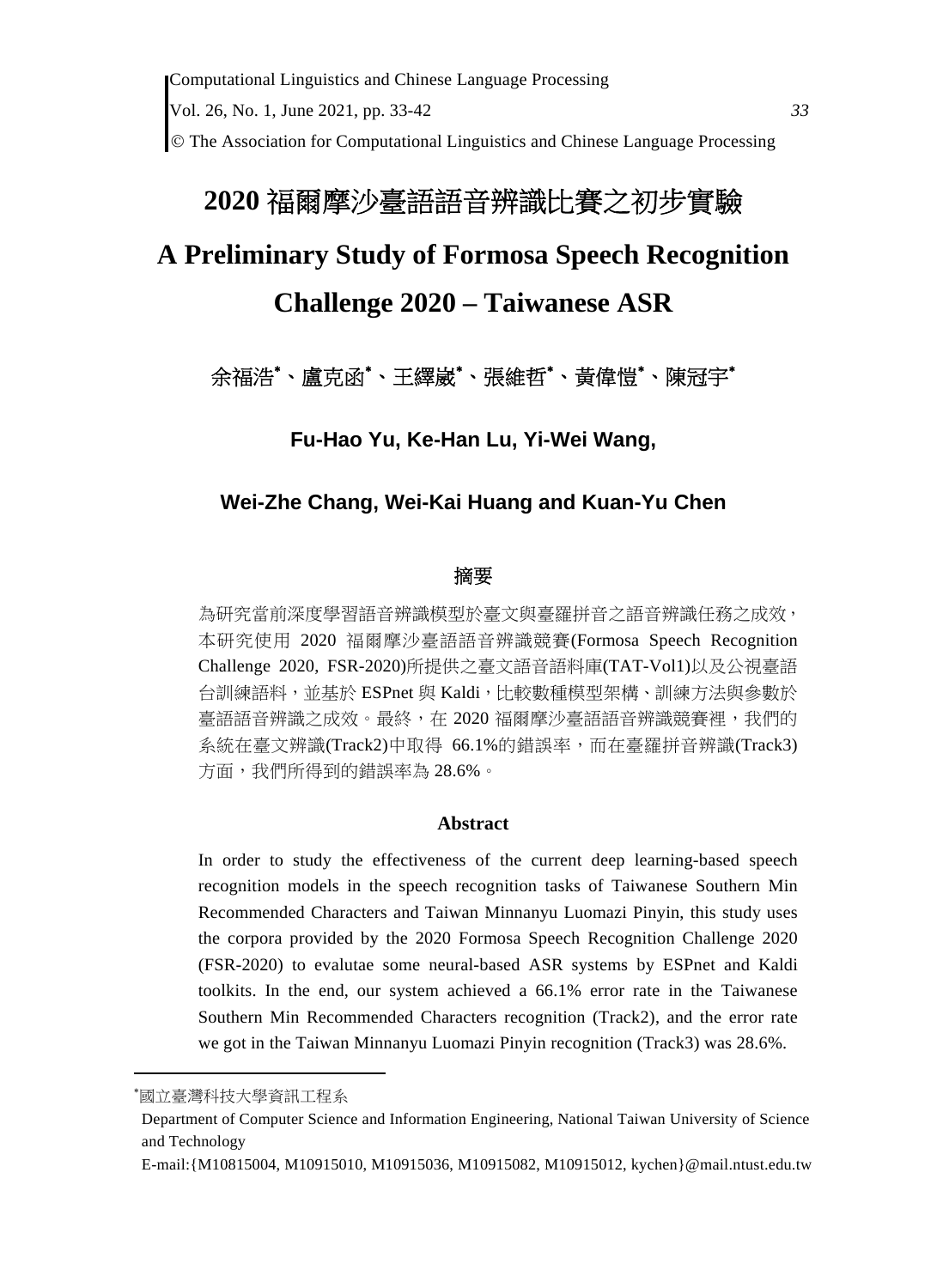#### **關鍵詞:**臺文,臺羅拼音,臺語語音辨識

**Keywords:** Taiwanese Southern Min Recommended Characters, Taiwan Minnanyu Luomazi Pinyin, Taiwanese ASR

### **1.** 緒論 **(Introduction)**

臺語(Taiwanese)又稱為臺灣話、臺灣閩南語,是臺灣地區許多人的母語(本土語言), 由於過去華語政策的影響,中文(Mandarin Chinese)逐漸取代各地區母語,包括臺語、客 家語以及各族之原住民語,成為臺灣目前主流的溝通語言。然而,能夠流利使用傳統母 語的人數逐年下滑,以聯合國教科文組織對語言提出的世代傳承指標(Intergenerational Language Transmission)來看,臺語已處於確定瀕危(Definitely Endangered) ( 指小孩不再 於家中如同學習母語一樣學習此語言)至嚴重瀕危(只有祖父母或更老一輩的人會說此 語言;儘管父母這一代人可能理解,但不會對小孩說)之間。因此,如果小孩不再學習 及使用臺語,臺語極有可能在幾十年後就成為指標中滅絕(Extinct)的語言。

近年來由於深度學習的興起,在語音辨識(Speech Recognition)領域中,深度學習模 型也已逐漸取代傳統機率式模型,在許多資料集上也早已超過傳統模型,獲得相當好的 辨識成果。語音辨識資料集不僅蒐集不易,語料的標註(Labeling)構是耗時費工。臺語, 因為不是主流語言,要找到熟悉臺語的人士進行語料標註,就顯得更加地不容易。因此 要進行臺語語音辨識器的訓練,就得面對低資源(Low-resource)甚至是無資源的問題。為 維護臺語文化,北科大錄製了臺文語音語料庫(Taiwanese Across Taiwan corpus, TAT corpus) (Liao *et al.*, 2020)並舉辦了臺語語音辨識競賽(Formosa Speech Recognition Challenge 2020, FSR-2020), 比賽項目則分為三大類型, 分別為將臺語語音資料辨識為繁 體中文字的 Track1 ( 即翻譯任務 ) ,以及將其辨識為臺文的 Track2 與臺灣閩南語羅馬字 拼音的 Track3。在這個研究中,我們以將臺語辨識為臺文的 Track2 與臺灣閩南語羅馬字 拼音的 Track3 (臺羅數字調,不考慮音調部分) 為研究主題,嘗試使用目前主流之端對 端(End-to-end)語音辨識器進行臺語語音辨識之任務。

### **2.** 方法 **(Methods)**

### **2.1** 競賽**2:** 臺文辨識 **(Track2: Taiwanese Southern Min Recommended Characters Recognition)**

由於近年在語音辨識上基於深度模型之自動語音辨識器蓬勃發展 (Watanabe *et al*., 2017; Gulati *et al.*, 2020; Dong et al., 2018), 在許多資料集上都達到比傳統模型更好的成果, 也 因此這些方法逐漸取代了傳統的機率式模型(例如隱藏式馬可夫(Hidden Markov Model, HMM)模型(Bahl *et al*., 1986))。因此,在本研究中,我們採用基於連結時序分類 (Connectionist Temporal Classification, CTC)以及注意力機制(Attention Mechanism)的混合 架構(Watanabe *et al*., 2017; Watanabe *et al*., 2018),探討當前語音辨識模型於臺文語音辨 識的成效。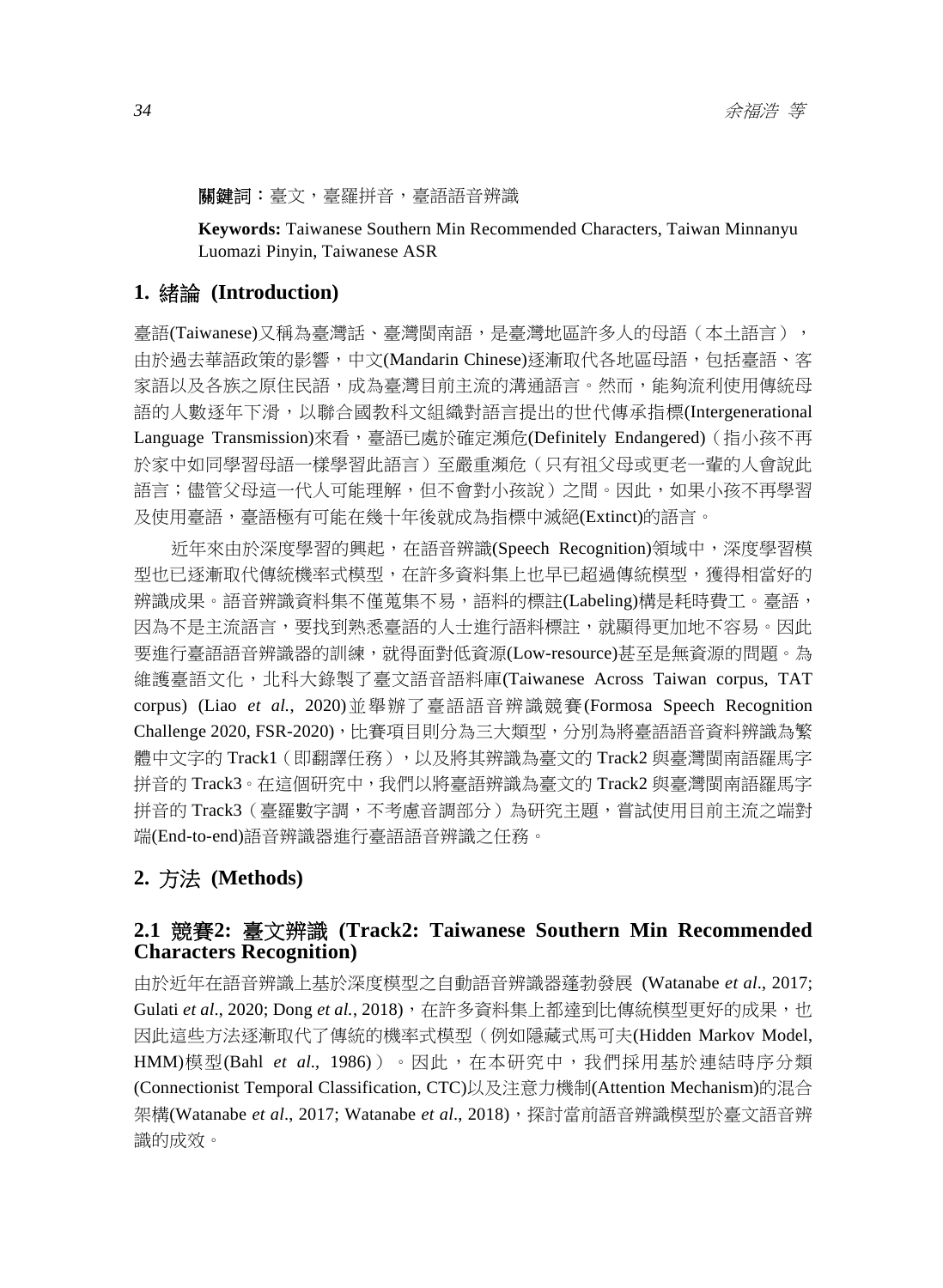### **2.1.1** 模型架構 **(Model Architectures)**

我們採用目前端對端語音辨識模型的主流架構,即基於 CTC 以及 Attention 的混合模型 (Hybrid CTC-Attention based Models) (Watanabe *et al.*, 2017), 並使用端到端的語音處理工 具 ESPnet(End-to-end Speech Processing Toolkit) (Watanabe *et al*., 201 8)進行實作。ESPnet 可用來完成如語音辨識、語音合成等任務,在模型方面 ESPnet 提供了很多經典的模型供 開發者做使用,如: Transformer (Watanabe *et al.*, 2017; Vaswani *et al.*, 2017; Dong *et al.*, 2018)、Conformer (Gulati *et al*., 2020)、RNN (Elman, 1990; Hochreiter & Schmidhuber, 1997; Cho *et al*., 2014)等架構;在模型後端的神經網路框架有 Pytorch 及 Chainer 兩個版本可供 選擇;在語音特徵預處理方面,使用 Kaldi 來提取語音特徵;做為一個主流的開源軟體, ESPnet 也提供了許多常見語音辨識資料集之範例腳本(如:AISHELL、Librispeech、WSJ 等)。因此基於 ESPnet,可以藉由修改各個部件來完成一套新的模型架構,也可以修改 範例腳本,就可以基於新的資料集訓練出一套新的語音辨識器。



圖 *1. ESPnet* 中的 *Transformer* 模型架構圖。  *[Figure 1. Model architecture of the ESPnet.]* 

圖 1 為我們採用的 ESPnet 架構圖,圖中左方為編碼器(Encoder)右方為解碼器 (Decoder)。由架構圖可觀察出與 Speech Transformer (Dong et al., 2018)型相比, 此模型在 編碼器的輸出部分有加上 CTC 的模組。在編碼器部分,ESPnet 提供了各式各樣的神經 網路模組供選擇,如:全連接神經網路或是卷積神經網路等,預設情況下 ESPnet 會使用 兩層步幅為2的卷積層對輸入語音訊號進行降維並接著數層 Transformer抽取出高層次的 表示法,最後透過一個全連接層並計算輸出與訓練資料標籤的連結時序分類誤差,此外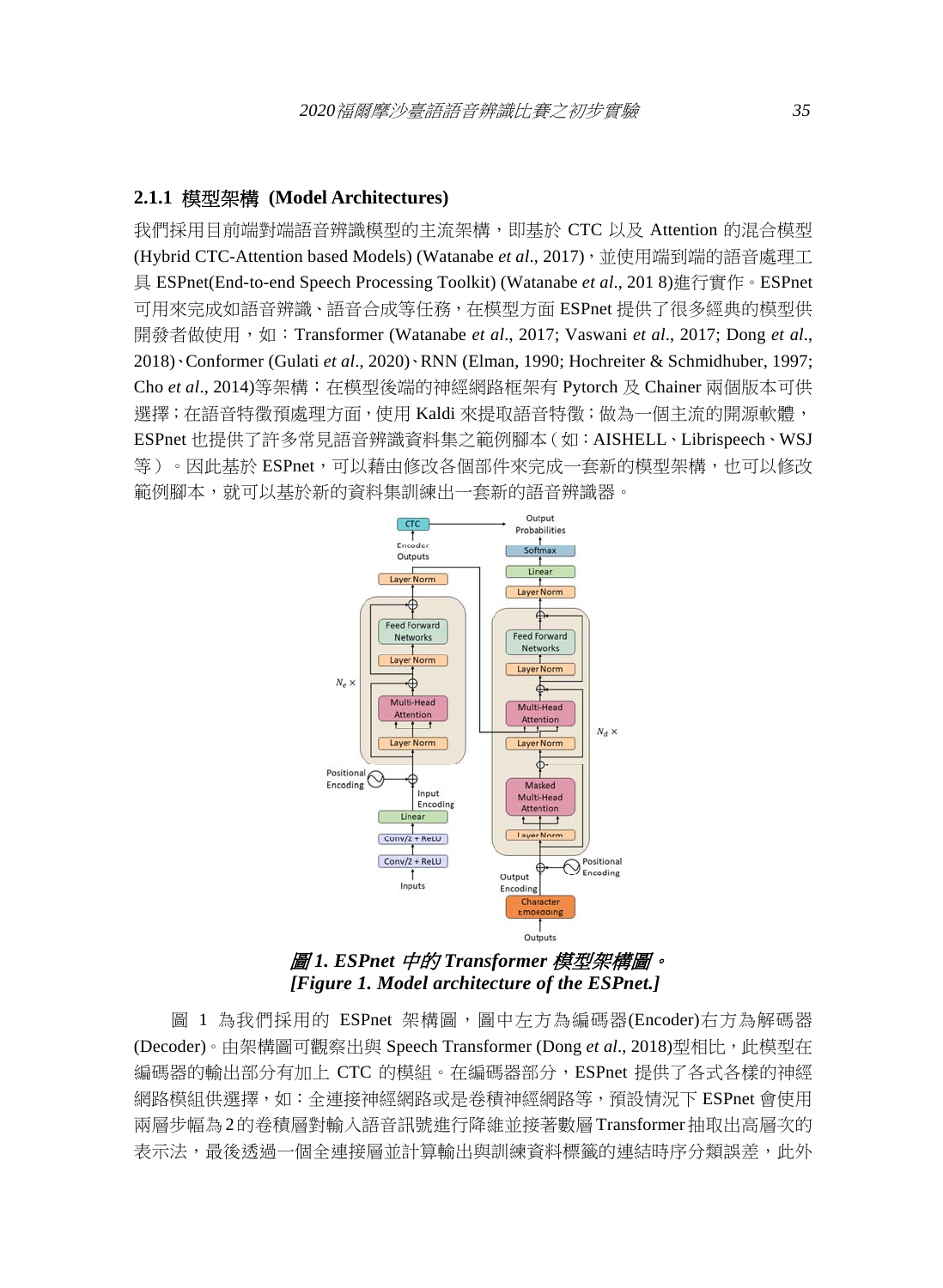依照原始 Transformer 解碼器的設計,會將編碼器的輸出傳遞至解碼器,作為解碼器中第 二個多頭注意力(Multi-Head Attention)層中的鍵值(Key)及值(Value)。在解碼器輸入部分, ESPnet 提供了一般的嵌入層(Embedding)及全連接層供開發者選擇,此部分主要是用來將 訓練資料標籤內的每個字元或詞轉變為向量的形式,以便進行後續的運算,最後 ESPnet 會將訓練資料標籤先進行標籤平滑化(Label Smoothing),再接著計算解碼器輸出與訓練 資料標籤的相對熵(KL Divergence)誤差,以利模型在後續進行參數更新時使用。

更明確地, ESPnet 在訓練時,會將 CTC 誤差  $\mathcal{L}^{ctc}$  與解碼器的相對熵誤差  $\mathcal{L}^{att}$  透 過超參數 α 進行線性插值:

$$
\mathcal{L} = \alpha \mathcal{L}^{ctc} + (1 - \alpha) \mathcal{L}^{att} \tag{1}
$$

而至於兩者之間的權重 α 為開發者可自行調整的參數,後續會利用相加過後的誤差來 計算梯度並更新模型的參數;預測階段 ESPnet 使用 Beam Search 的方式進行解碼,並且 在解碼階段可選擇是否要套用 RNN 語言模型來輔助模型進行預測。

#### **2.1.2 ROVER**

語音辨識模型可以透過許多方法來優化辨識的結果,例如透過提取更好的特徵或降低雜 訊影響力的方式來優化模型的表現,亦或是混合多種模型的輸出結果,透過投票和重新 評分的流程來決定最後的模型輸出。因此,在本研究中,我們首先訓練了許多不同架構 與參數的模型後,再利用 ROVER(Recognizer Output Voting Error Reduction) (Fiscus, 1997) 將模型間的輸出結果進行整合。ROVER 能夠透過投票和重新評分的過程來決定最後的 輸出,進而降低預測結果的錯誤率。圖 2 為 ROVER 的示意圖。



### 圖 *2. ROVER* 系統示意圖。 *[Figure 2. System diagram of the Rover.]*

ROVER 由兩大模組所組成,分別為對齊模組(Alignment Module)以及投票模組(Voting Module)。對齊模組會將各個辨識系統產生的結果進行對齊,接著投票模組會對每一個候 選字計算一個介於 0 至 1 之間的信心分數(Confidence Score),信心分數為 0 表示沒有任 何信心,1 則表示有完全的信心。最後,投票模組有三種投票評分方式,分別為完全依 靠詞頻(Word Frequency)進行投票、同時考慮詞頻與平均信心分數以及考慮詞頻與最高信 心分數等方法。在本研究中,我們僅使用詞頻作為投票的依據。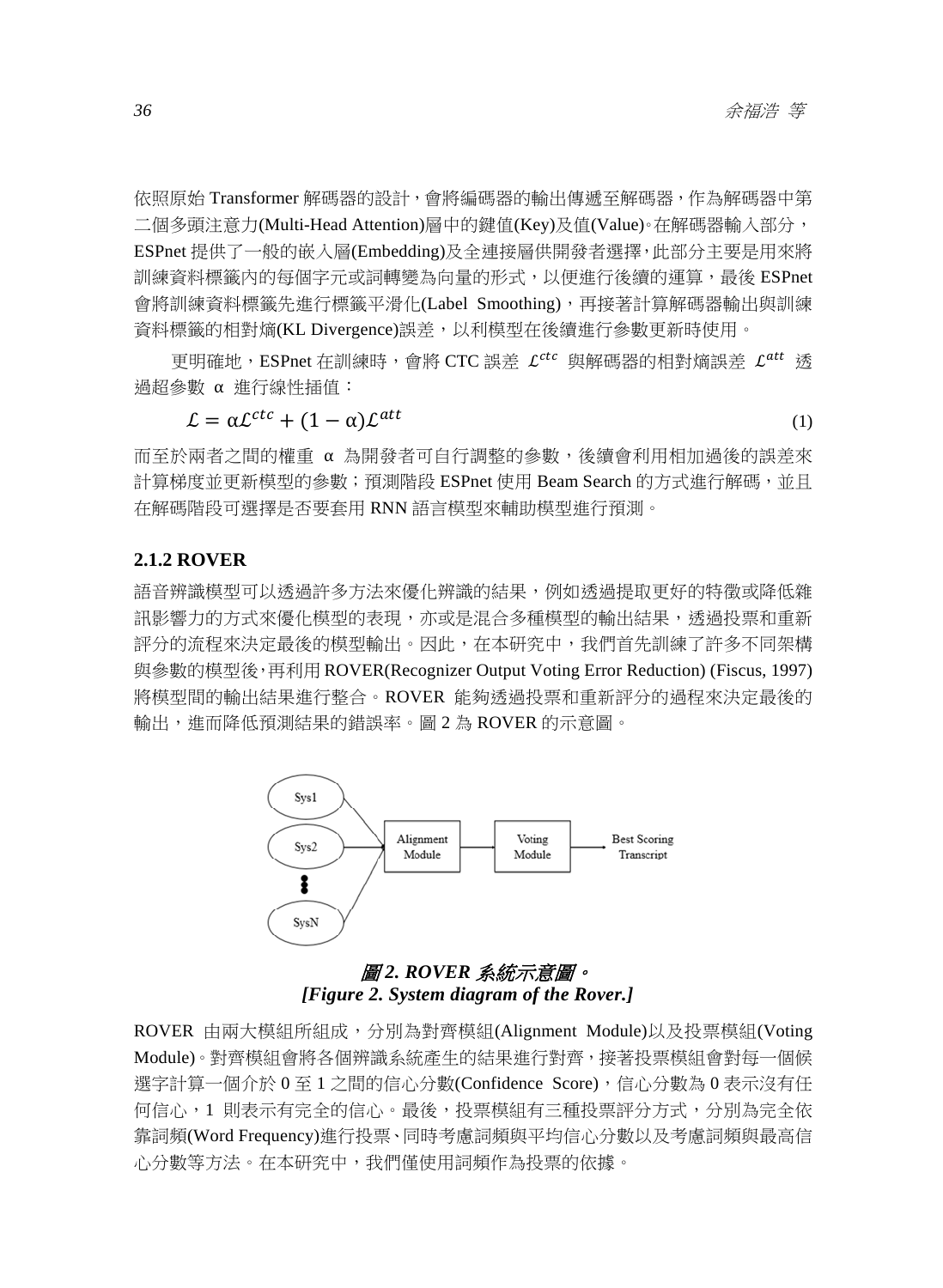### **2.2** 競賽**3:** 臺羅拼音辨識 **(Track3: Taiwan Minnanyu Luomazi Pinyin Recognition)**

在臺羅拼音方面,本研究則嘗試使用 Kaldi 語音辨識工具中的 HMM-TDNN 混合模型, 以 Tedlium 的範例為基礎修改,並使用了四連語言模型(4-gram)與 RNN 語言模型進行兩 種實驗。模型架構圖如圖 3 所示。



### 圖 *3. HMM-TDNN* 模型架構圖。 *[Figure 3. Model architecture of the HMM-TDNN.]*

### **3.** 實驗 **(Experiments)**

### **3.1** 臺文辨識 **(Taiwanese Southern Min Recommended Characters Recognition)**

在 Track2 的臺文辨識任務上,我們使用 ESPnet 所提供之基於 CTC 以及 Attention 的混 合模型進行臺文辨識,輸入語音使用 80 維的 Fbank,橫型編碼器由 12 層 Transformer 編 碼器所組成( $N_e=12$ ), 模型解碼器則由 6 層 Transformer 解碼器( $N_d=6$ ), 多頭注意力 機制數量採用 4個 head, Transformer 中的 FFN 維度為 2048,誤差函數的超參數權重 α為 0.3,Dropout 比率設定為 0.1,學習優化器採適應性矩估計演算法(Adam)對模型進行參數 更新,並訓練 50 個 Epoch,使用 Beam Search 演算法預測時,Beam Size 設為 10,語言 模型權重預設為 0.7,實驗以上述設定為基礎並嘗試各種不同的架構與設定來改善錯誤 率。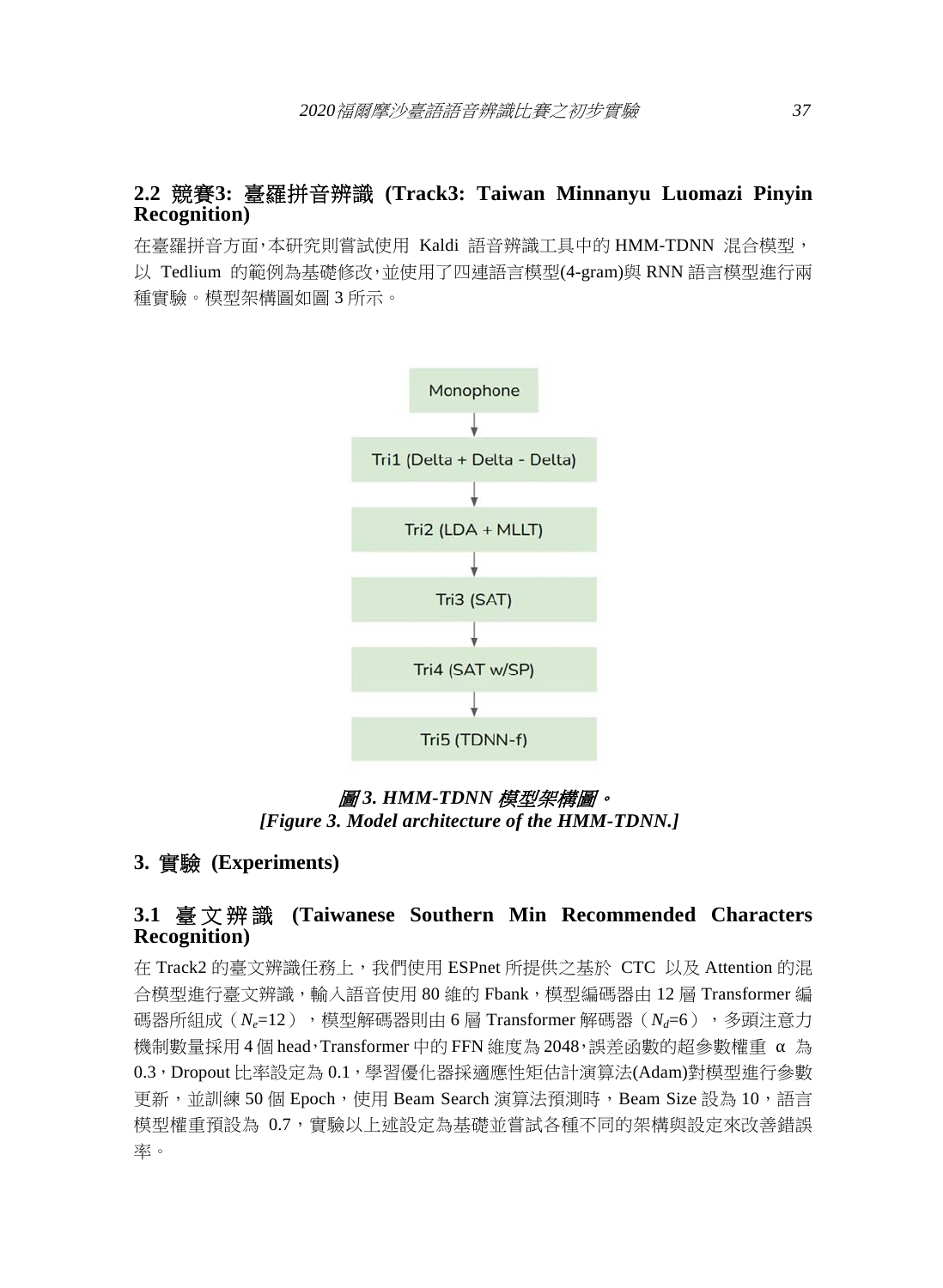在 FSR-2020 競賽期間我們將一開始收到的訓練資料(TAT-Vol1)隨機各取 10%的資 料為初步實驗之開發集與測試集,進行最終實驗時我們將比賽中期釋出之 Pilot-test 測試 語料加入訓練資料集中,公視臺語台訓練語料則隨機切出原始開發集與測試集之 1.5 倍 左右數量之資料,加入原本的開發集與測試集中,其餘資料則做為訓練資料使用。

初步實驗使用尚未加入 Pilot-test 測試語料與公視臺語台訓練語料的資料集進行實驗, 語料的統計資料如表 1 所示。

|          |     | 資料數量    | 備註                                                 |
|----------|-----|---------|----------------------------------------------------|
| 初步<br>實驗 | 訓練集 | 13,933  |                                                    |
|          | 開發集 | 1,740   |                                                    |
|          | 測試集 | 1,728   |                                                    |
| 中期<br>實驗 | 訓練集 | 134,678 | 初步實驗訓練集加上公視臺語台 120,745                             |
|          | 開發集 | 1,740   |                                                    |
|          | 測試集 | 1,728   |                                                    |
| 最終<br>實驗 | 訓練集 | 132,142 | 初步實驗訓練集加入 Pilot-Test 測試語料 2,664 與公視臺<br>語台 115,545 |
|          | 開發集 | 4,340   | 初步實驗開發集加入公視臺語台 2,600                               |
|          | 測試集 | 4,328   | 初步實驗測試集加入公視臺語台 2,600                               |

#### 表 *1.* 資料集統計資訊。 *[Table 1. Statistics of the dataset]*

初步實驗集的結果如表 2 所示,使用 Transformer 架構的模型可在測試集上達到 21.7%的字元錯誤率(CER),在使用預訓練(Pre-train)於 AISHELL-1 與 Librispeech 資料 集(以字元為單位)的模型參數進行微調(Fine-tune)後,在測試集上的錯誤率可下降至 16.5%,若加上速度擾動(Speed Perturbation)可進一步下降到 15.3%,此外若使用字節對 編碼(Byte Pair Encoding, BPE)為單位進行預訓練,錯誤率可再下降至 14.9%,此模型亦 為繳交 Pilot-test 之模型,在 Pilot-test 所測得之錯誤率為 25.22%。

### 表 *2.* 初步實驗資料集之字元錯誤率*(CER)*。 *[Table 2. Character error rate (CER) on the preliminary dataset.]*

| 樟型                       | 開發集  | 測試集  |
|--------------------------|------|------|
| <b>Transformer Model</b> | 21.8 | 21.7 |
| Pre-train Model (char)   | 16.0 | 16.5 |
| + Speed Perturbation     | 15.0 | 15.3 |
| Pre-train Model (BPE)    | 14.7 | 14.9 |

於比賽中期我們嘗試將公視臺語台訓練語料先全部加入訓練集進行訓練(即中期實 驗資料集),結果如表 3 所示,由於在我們的初步實驗中,使用速度擾動與使用字節對編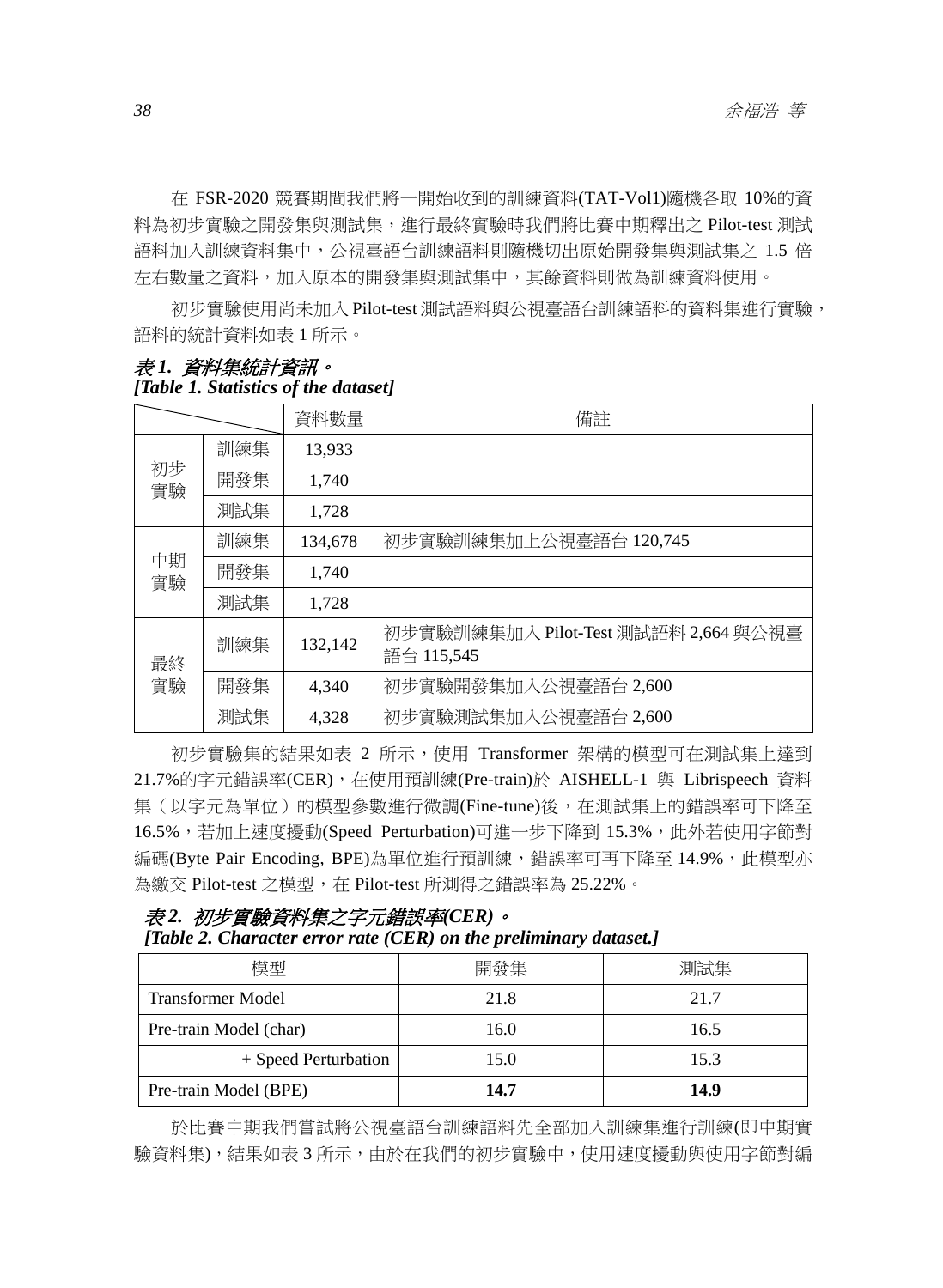碼預訓練均能有效改善錯誤率,所以這組實驗均預設地加入這兩種方式進行訓練。

# 表 *3.* 中期實驗資料集之字元錯誤率*(CER)*。

*[Table 3. Character error rate (CER) on the intermediate dataset.]* 

| 模型                       | 開發集  | 測試集  |
|--------------------------|------|------|
| <b>Transformer Model</b> | 16.0 | 16.3 |
| Pre-train Model (BPE)    | 14.8 | 15.1 |

有鑑於公視臺語台訓練語料可能有較多雜音或背景音與一開始釋出的訓練語料差 異較大,因此最終實驗中也將公視臺語台訓練語料加入至最終實驗的開發集與測試集之 中(即最終實驗資料集)。在表 4 實驗結果中,我們嘗試使用不同架構模型(未進行預 訓練且未使用語度擾動),可發現 Transformer 架構的表現比傳統 RNN 架構優秀很多, 而後續推出之 Conformer 架構也能獲得比 Transformer 架構更好的結果,不過 Conformer 架構的缺點則為訓練時間會比 Transformer 架構來的更久。

表 *4.* 最終實驗資料集之字元錯誤率*(CER)*。 *[Table 4. Character error rate (CER) on the final dataset.]* 

| 模型          | 開發集  | 測試集  |
|-------------|------|------|
| Transformer | 26.4 | 26.4 |
| Conformer   | 25.8 | 25.6 |
| <b>RNN</b>  | 29.2 | 29.5 |

接著,我們以 Transformer 模型為主,再加上以字節對編碼為單位進行預訓練於 AISHELL-1 與 Librispeech 資料集,並且在預測時調整不同語言模型權重之結果於表 5 所示。實驗結果顯示,當語言模型權重為 0.2 時可得到字元錯誤率 20.8%為最佳成果。 我們也比較了 Conformer 架構與 Transformer 架構在未進行預訓練並在未使用語速擾動的 辨識成效,實驗結果如表 6 所示。我們發現當權重設定為 0.1 時,可以獲得最好的結果, 並且語言模型權重的影響與表 5 之結果非常接近。

表 *5. Transformer* 模型使用不同語言模型權重之字元錯誤率*(CER)*。  *[Table 5. Character error rate (CER) for Transformer model with different language model weights.]* 

| 語言模型權重 | 開發集  | 測試集  | 初步測試集 |
|--------|------|------|-------|
|        | 20.9 | 21.2 | 9.9   |
| 0.1    | 20.6 | 20.9 | 9.6   |
| 0.2    | 20.7 | 20.8 | 9.5   |
| 0.3    | 20.8 | 20.9 | 9.6   |
| 0.5    | 21.6 | 21.7 | 9.9   |
| 0.7    | 24.5 | 24.3 | 10.6  |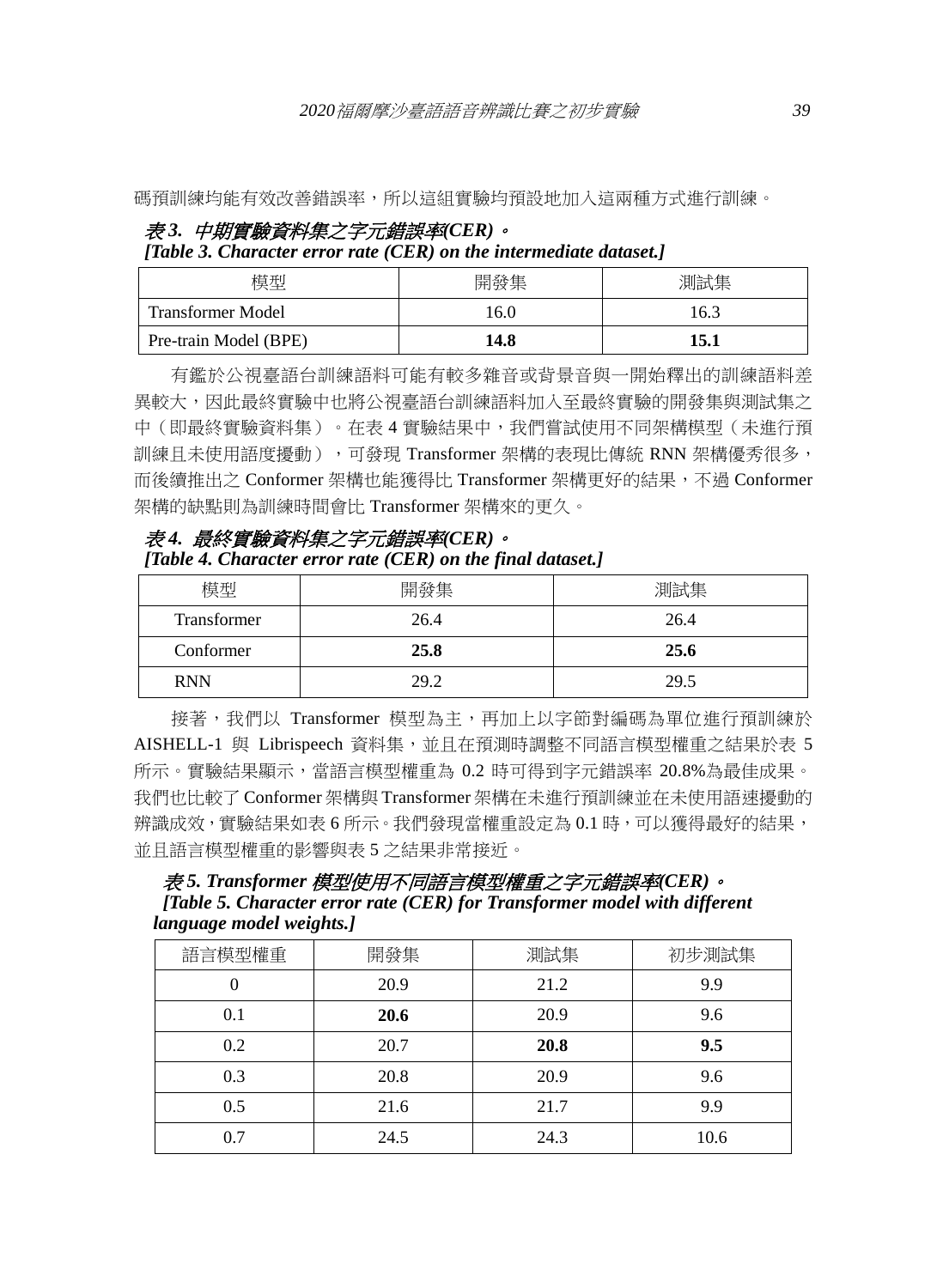### 表 *6.* 不同模型架構使用不同語言模型權重之字元錯誤率*(CER)*。

 *[Table 6. Character error rate (CER) for Transformer model and Conformer model with different language model weights.]* 

| <b>Transformer Model</b> |      |      |  |  |  |
|--------------------------|------|------|--|--|--|
| 語言模型權重                   | 開發集  | 測試集  |  |  |  |
| 0.1                      | 22.4 | 22.4 |  |  |  |
| 0.4                      | 24.1 | 23.9 |  |  |  |
| 0.7                      | 26.4 | 26.4 |  |  |  |
| Conformer Model          |      |      |  |  |  |
| 語言模型權重                   | 開發集  | 測試集  |  |  |  |
| 0.1                      | 23.4 | 23.2 |  |  |  |
| 0.7                      | 25.8 | 25.6 |  |  |  |

由於實驗訓練了多個模型,所以我們嘗試將其中三個最佳的模型以 ROVER 結合, 試著得到更好的結果,使用模型包括:同時使用預訓練與語速擾動之 Transformer 模型、 僅使用語速擾動之 Transformer 模型、未使用語速擾動之 Conformer 模型,經過 ROVER 產生之結果在測試集上字元錯誤率可下降至 20.3%。於 Final-test results 我們選擇繳交表 五實驗中最佳的模型(即語言模型權重為 0.2)作為 X21,以及使用 ROVER 結合模型預 測的結果作為 X22,序號 X21 與 X22 的系統在最後 Final-test 中分別獲得 67.7%與 66.1% 的字元錯誤率。

### **3.2** 臺羅拼音辨識 **(Taiwan Minnanyu Luomazi Pinyin Recognition)**

在臺羅拼音辨識的任務上,我們將比賽提供的資料切割成訓練集、開發集與測試集,其 統計資料如表 7 所示;語音辨識模型採用 Kaldi 之 HMM-TDNN 混合模型,並使用四連 語言模型(4-gram)與 RNN 語言模型,兩種實驗結果如表 8 所示。實驗結果中, Baseline 模型為使用主辦單位提供之基礎系統進行訓練。在 Final-test 中,我們系統的字元錯誤率 為 28.6%,與訓練時的成果有一段差距。可能的原因是因為 Track3 中無法使用公視臺語 台、民視電視劇資料集,只使用了 TAT-Vol1 進行訓練,而比賽最終測試集包含合成噪 音的語音,實驗中只有乾淨的音檔,並且沒有對噪音進行額外的處理。因此在資料量少, 且沒有複雜的前處理下,我們在 Final-test 中並沒有獲得特別突出的成果。

|     | 資料數量   |
|-----|--------|
| 訓練集 | 18,101 |
| 開發集 | 2,282  |
| 測試集 | 2,218  |

#### 表 *7.* 資料集統計資訊。  *[Table 7. Statistics of the dataset.]*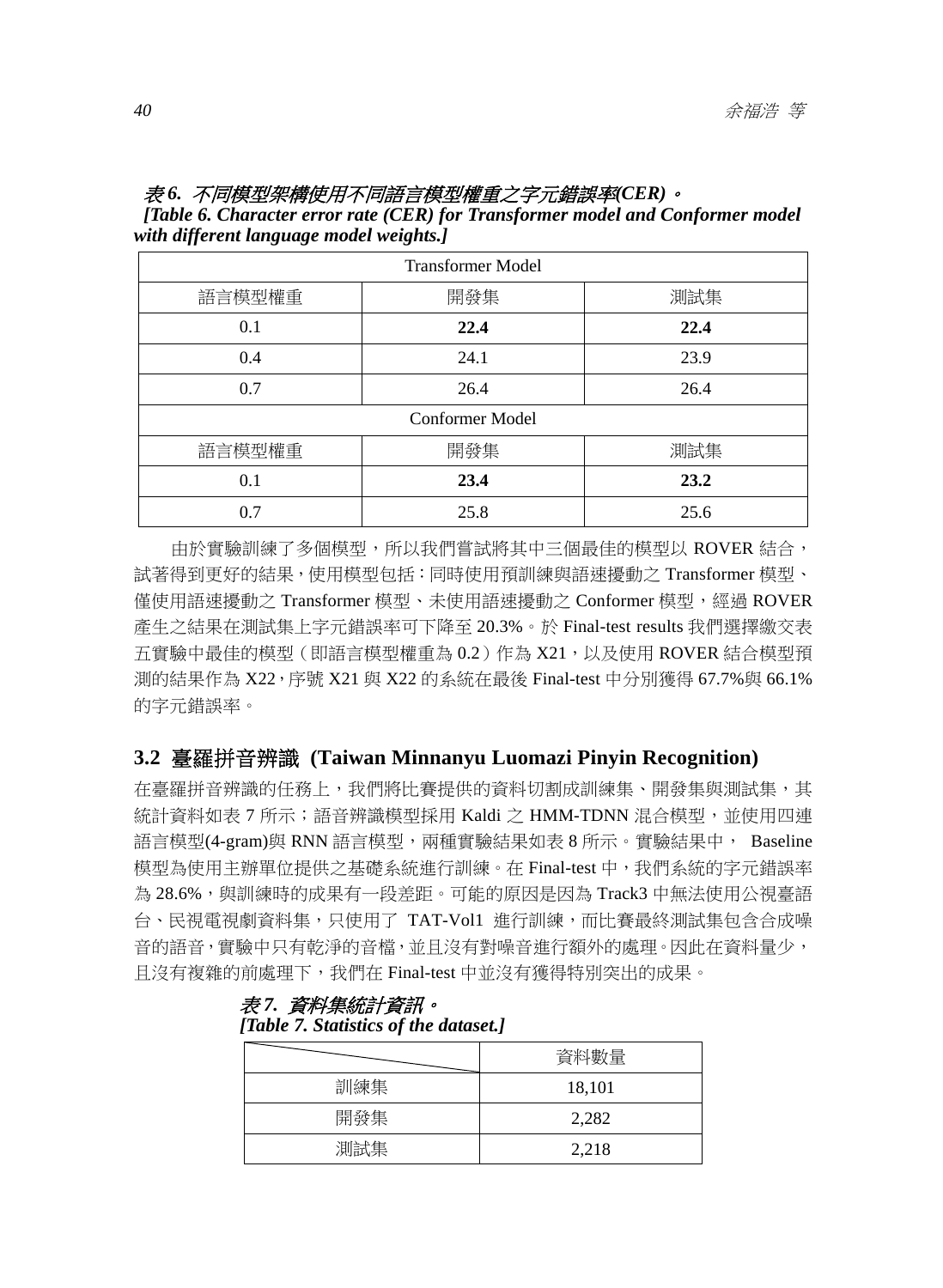| 模型            | 開發集  | 測試集  |
|---------------|------|------|
| Baseline      | 4.97 | 6.13 |
| N-gram LM     | 2.77 | 3.75 |
| <b>RNN LM</b> | 2.85 | 3.91 |

#### 表 *8.* 臺羅拼音辨識之字元錯誤率*(CER)*。 *[Table 8. Character error rate (CER) for Track3.]*

### **4.** 結論 **(Conclusions)**

在臺文辨識的 Final-test 上,我們所得到的錯誤率為 66.1%(X22)、67.7%(X21),與測試在 自行分割的測試集上相差許多;臺羅拼音辨識方面,我們所得到的錯誤率為 28.6%。後 續觀察 Final-test 的音檔可發現,也許是因為 Final-test 中的音檔與訓練資料集形式差異 較大所導致,先前所釋出音檔多為特地錄製的單人語料與公視電視台語料,而 Final-test 音檔不但有廣播、多人對話,有些語料還有噪音或是聲音忽大忽小的問題,且每段的說 話時間也較長,由於未考慮這些特殊狀況來進行預處理,模型在預測上容易無法成功辨 識的情形,所以導致結果不是很好。

### 參考文獻 **(References)**

- Bahl, L., Brown, P., De Souza, P., & Mercer, R. (1986). Maximum mutual information estimation of hidden Markov model parameters for speech recognition. In *Proceedings of IEEE International Conference on Acoustics, Speech, and Signal Processing (ICASSP'86.)*, *11*, 49-52. https://doi.org/10.1109/ICASSP.1986.1169179
- Cho, K., van Merrienboer, B., Gulcehre, C., Bahdanau, D., Bougares, F., Schwenk, H., …Bengio, Y. (2014). Learning phrase representations using RNN encoder-decoder for statistical machine translation. In arXiv preprint arXiv:1406.1078
- Dong, L., Xu, S., & Xu, B. (2018).Speech-transformer: a no-recurrence sequence-to-sequence model for speech recognition. In *Proceedings of IEEE International Conference on Acoustics, Speech and Signal Processing (ICASSP 2018)*, 5884-5888. https://doi.org/10.1109/ICASSP.2018.8462506
- Elman, J. L. (1990). Finding structure in time. *Cognitive science*, *14*(2), 179-211. https://doi.org/10.1016/0364-0213(90)90002-E
- Fiscus, J. G. (1997). A post-processing system to yield reduced word error rates: Recognizer output voting error reduction (ROVER). In *Proceedings of 1997 IEEE Workshop on Automatic Speech Recognition and Understanding Proceedings*, 347-354. https://doi.org/10.1109/ASRU.1997.659110
- Gulati, A., Qin, J., Chiu, C.-C., Parmar, N., Zhang, Y., Yu, J., Han, W., Wang, S., Zhang, Z., Wu, Y., …Pang, R. (2020). Conformer: Convolution-augmented transformer for speech recognition. In arXiv preprint arXiv:2005.08100